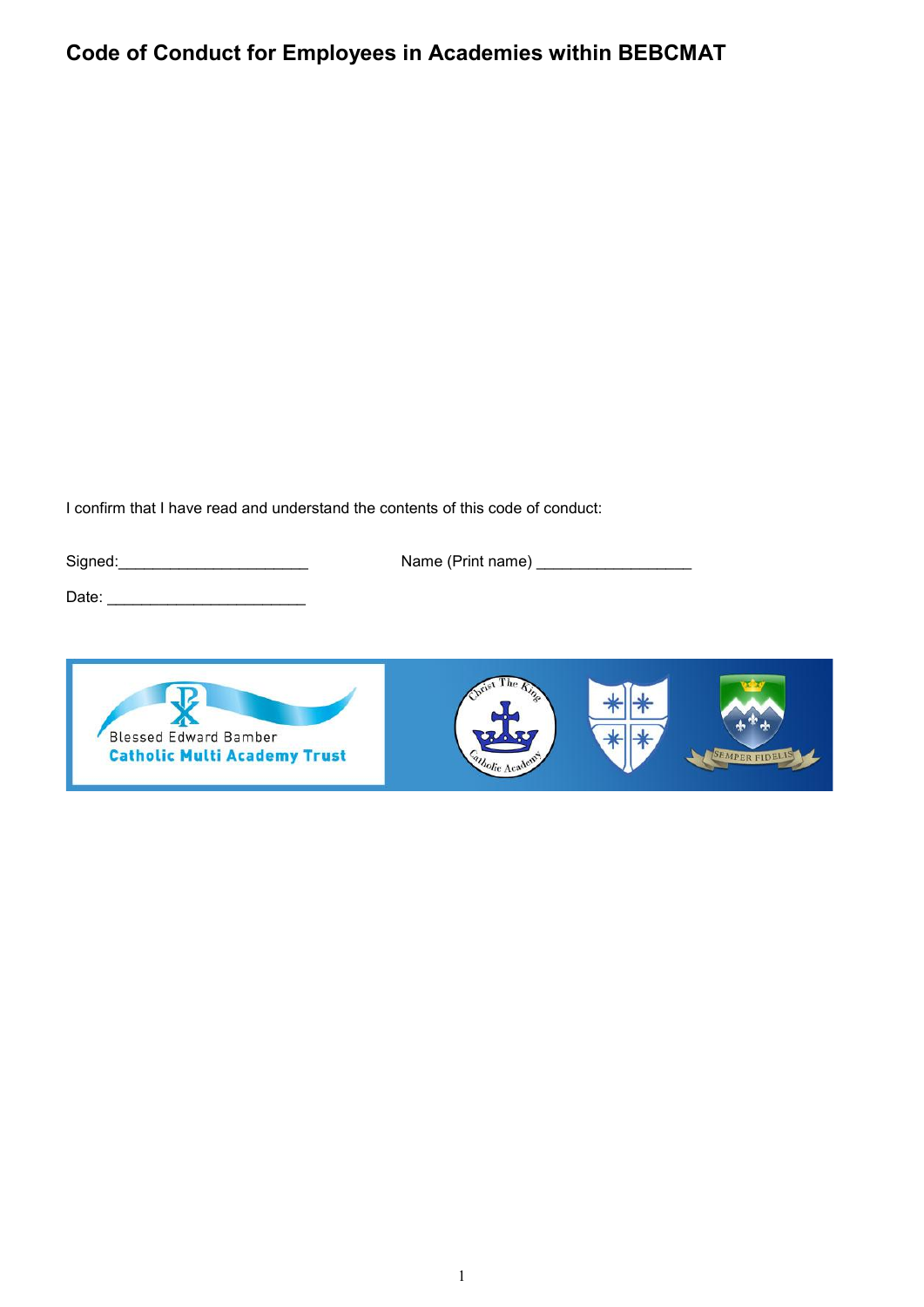## **1 INTRODUCTION**

The board of Directors is required to set out a Code of Conduct for all academy employees. The following code has been negotiated with trade unions and is recommended for adoption by the board of directors.

In addition to this policy, all staff employed under Teachers' Terms and Conditions of Employment have a statutory obligation to adhere to the 'Teachers' Standards 2012' and in relation to this policy, Part 2 of the Teachers' Standards - Personal and Professional Conduct.

Employees should be aware that a failure to comply with the following Code of Conduct could result in disciplinary action including dismissal.

#### **2 PURPOSE, SCOPE AND PRINCIPLES**

A Code of Conduct is designed to give clear guidance on the standards of behaviour all academy staff are expected to observe, and the academy should notify staff of this code and the expectations therein. Academy staff are role models and are in a unique position of influence and must adhere to behaviour that sets a good example to all the pupils/students within the academy. As a member of an academy community, each employee has an individual responsibility to maintain their reputation and the reputation of the academy, whether inside or outside working hours.

This Code of Conduct applies to:

- all staff who are employed by the academy, including the Headteacher;
- all staff in units or bases that are attached to the academy.

The Code of Conduct does not apply to:

- peripatetic staff who are centrally employed by the LA;
- academy's meals staff employed by Catering Academy or by an external contractor;
- employees of external contractors and providers of services (*e.g.* contract cleaners).

(Such staff are covered by the relevant Code of Conduct of their employing body)

#### **3 SETTING AN EXAMPLE**

- 3.1 All staff who work in academy's set examples of behaviour and conduct which can be copied by pupils/students. Staff must therefore avoid using inappropriate or offensive language at all times.
- 3.2 All staff must, therefore, demonstrate high standards of conduct in order to encourage our pupils/students to do the same.
- 3.3 All staff must also avoid putting themselves at risk of allegations of abusive or unprofessional conduct.
- 3.4 This Code helps all staff to understand what behaviour is and is not acceptable.

## **4 SAFEGUARDING PUPILS/STUDENTS**

- 4.1 Staff have a duty to safeguard pupils/students from:
	- physical abuse
	- sexual abuse
	- emotional abuse
	- neglect
- 4.2 The duty to safeguard pupils/students includes the duty to report concerns about a pupil/student to the academy's Designated Senior Person (DSP) for Child Protection.
- 4.3 The academy's Staff are provided with access to copies of the academy's Child Protection Policy and Whistleblowing Procedure and staff must be familiar with these documents.
- 4.4 Staff must not seriously demean or undermine pupils, their parents or carers, or colleagues.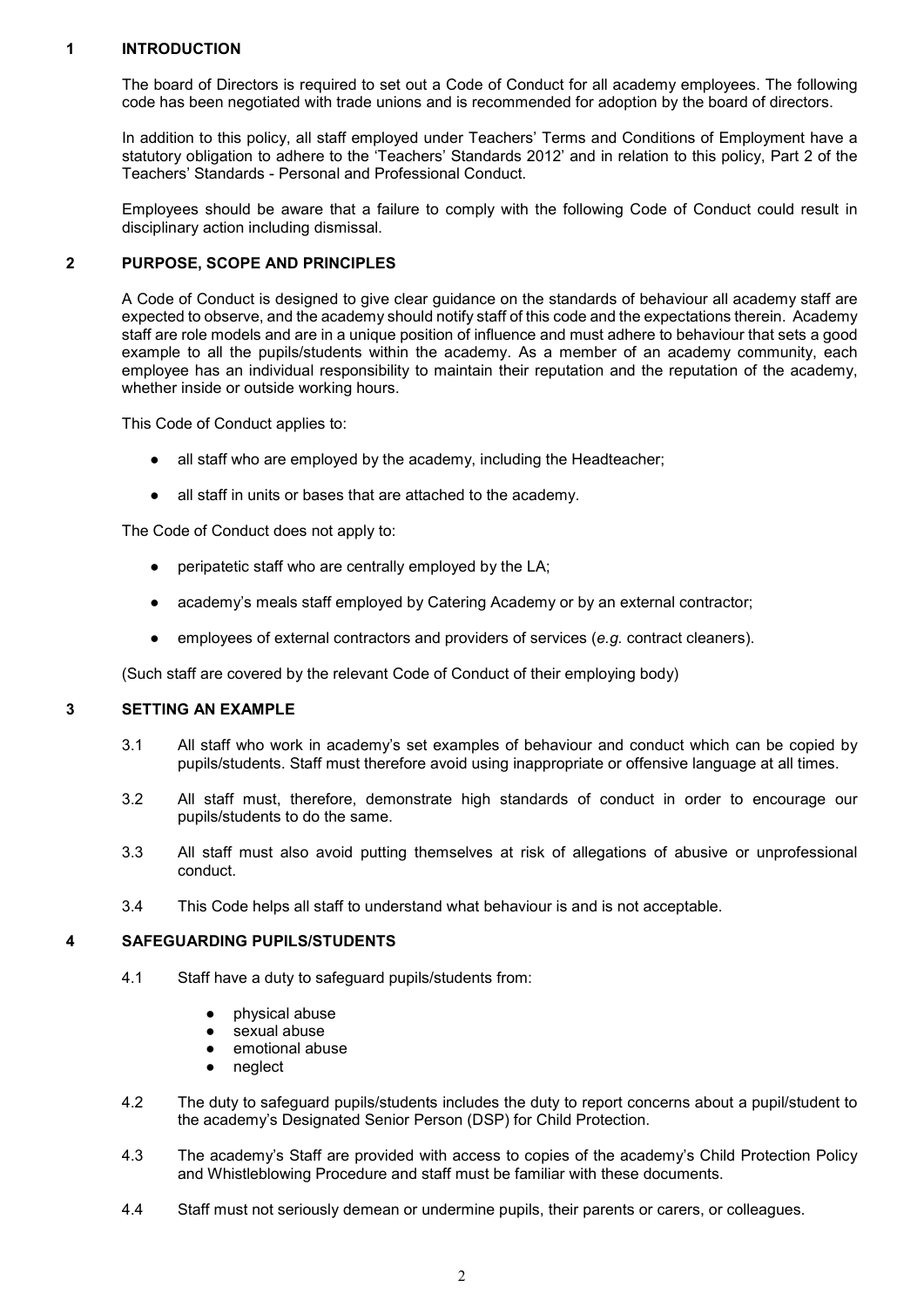4.5 Staff must take reasonable care of pupils/students under their supervision with the aim of ensuring their safety and welfare.

### **5 PUPIL/STUDENT DEVELOPMENT**

- 5.1 Staff must comply with academy policies and procedures that support the well-being and development of pupils/students.
- 5.2 Staff must co-operate and collaborate with colleagues and with external agencies where necessary to support the development of pupils/students.
- 5.3 Staff must follow reasonable instructions that support the development of pupils/students.

# **6 HONESTY AND INTEGRITY**

- 6.1 Staff must maintain high standards of honesty and integrity in their work. This includes the handling and claiming of money and the use of academy property and facilities.
- 6.2 All staff must comply with the Bribery Act 2010. A person may be guilty of an offence of bribery under this act if they offer, promise or give financial advantage or other advantage to someone; or if they request, agree or accept , or receive a bribe from another person. If you believe that a person has failed to comply with the Bribery Act, you should refer to the Whistleblowing procedure for the BEBCMAT at http://www.bebcmat.co.uk/bebcmat/index.php/trust-policies
- 6.3 Gifts from suppliers or associates of the academy must be declared to the Headteacher, in line with the "Financial regulations and procedures" section 2 found at <http://www.bebcmat.co.uk/bebcmat/index.php/trust-policies>

with the exception of "one off" token gifts from pupils or parents. Personal gifts from individual members of staff to students are inappropriate and could be misinterpreted.

#### **7 CONDUCT OUTSIDE WORK**

- 7.1 Staff must not engage in conduct outside work which could seriously damage the reputation and standing of the academy or the employee's own reputation or the reputation of other members of the academy community.
- 7.2 In particular, criminal offences that involve violence or possession or use of illegal drugs or sexual misconduct are likely to be regarded as unacceptable.
- 7.3 Staff must exercise caution when using information technology and be aware of the risks to themselves and others.
- 7.4 Staff may undertake work outside academy, either paid or voluntary, provided that it does not conflict with the interests of the academy nor be to a level which may contravene the working time regulations or affect an individual's work performance.
- 7.5 Staff must not engage in inappropriate use of social network sites which may bring themselves, the academy, academy community or employer into disrepute.

## **8 CONFIDENTIALITY**

- 8.1 Where staff have access to confidential information about pupils/students or their parents or carers, staff must not reveal such information except to those colleagues who have a professional role in relation to the pupil/student.
- 8.2 All staff are likely at some point to witness actions which need to be confidential. For example, where a pupil/student is bullied by another pupil/student (or by a member of staff), this needs to be reported and dealt with in accordance with the appropriate academy procedure. It must not be discussed outside the academy, including with the pupil's/student's parent or carer, nor with colleagues in the academy except with a senior member of staff with the appropriate role and authority to deal with the matter.
- 8.3 However, staff have an obligation to share with their manager or the academy's Designated Senior Person any information which gives rise to concern about the safety or welfare of a pupil/student. Staff must **never** promise a pupil/student that they will not act on information that they are told by the pupil/student.